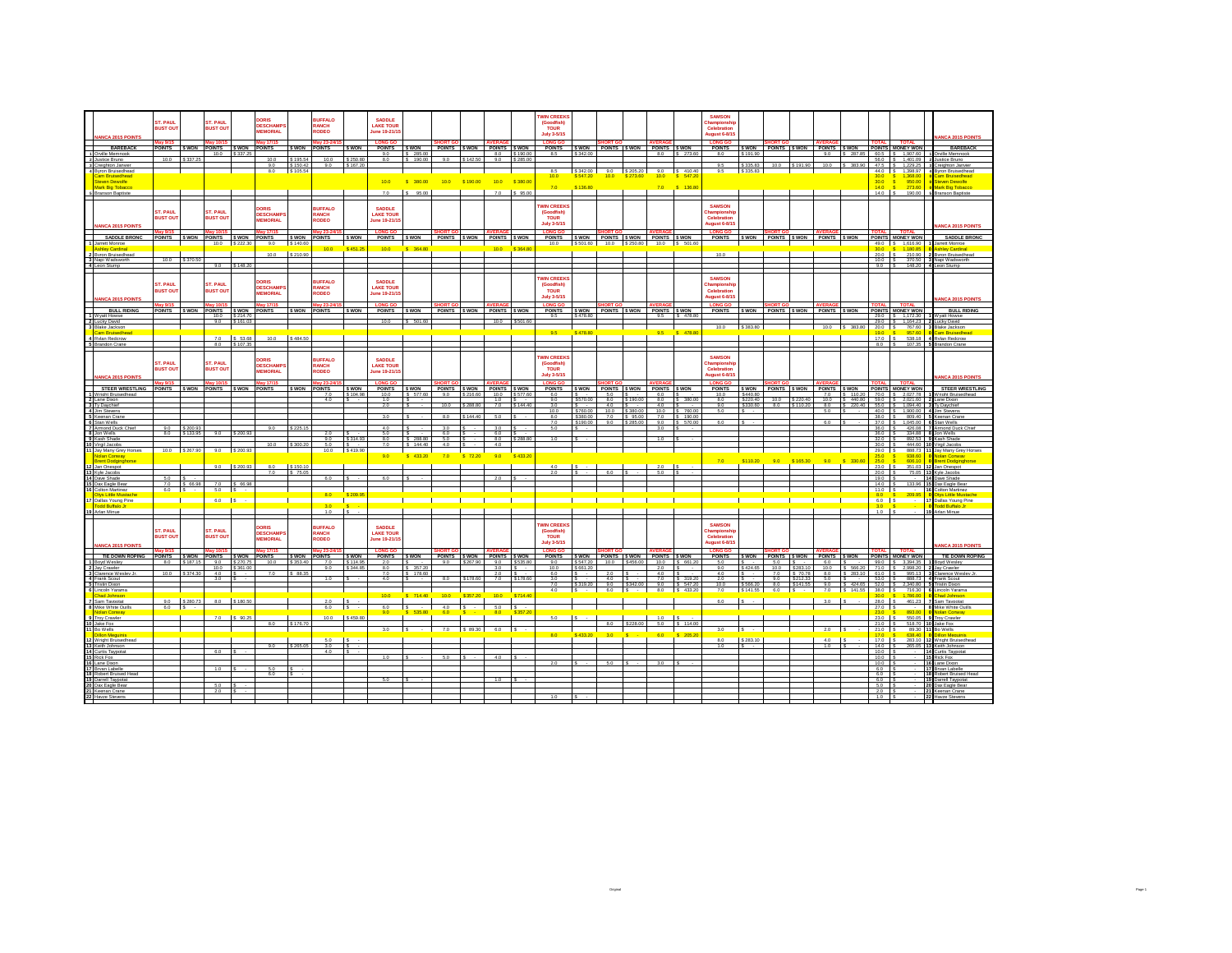|                                                  | ST. PAUL               |                      | T. PAUL                |                | DORIS<br><b>DESCHAMP</b>                                                         |                          | <b>RUFFALO</b><br><b>RANCH</b> |                          | SADDLE<br><b>LAKE TOUR</b>       |                        |                              |                               |                             |                               | <b>WIN CREEKS</b><br>(Goodfish)       |                      |            |                               |                                                    |                            | <b>SAMSON</b><br>Championsh                                |                      |                      |                      |                              |                            |                                                                                                  |                                                               |                                                                  |
|--------------------------------------------------|------------------------|----------------------|------------------------|----------------|----------------------------------------------------------------------------------|--------------------------|--------------------------------|--------------------------|----------------------------------|------------------------|------------------------------|-------------------------------|-----------------------------|-------------------------------|---------------------------------------|----------------------|------------|-------------------------------|----------------------------------------------------|----------------------------|------------------------------------------------------------|----------------------|----------------------|----------------------|------------------------------|----------------------------|--------------------------------------------------------------------------------------------------|---------------------------------------------------------------|------------------------------------------------------------------|
| <b>INCA 2015 POINTS</b>                          | <b>BUST OU</b>         |                      | <b>BUST OUT</b>        |                | <b>MEMORIAL</b>                                                                  |                          | RODEO                          |                          | une 19-21/15                     |                        |                              |                               |                             |                               | <b>TOUR</b><br>July 3-5/15            |                      |            |                               |                                                    |                            | Celebration<br>ugust 6-8/15                                |                      |                      |                      |                              |                            |                                                                                                  |                                                               | <b>ANCA 2015 POINT:</b>                                          |
| TEAM ROPING HEADER                               | av 9/15<br>POINTS SWON |                      | POINTS SWON            |                | av 17/15<br>POINTS SWON                                                          |                          | POINTS SWON                    |                          | <b>LONG GO</b><br><b>POINTS</b>  |                        | SWON POINTS SWON POINTS SWON |                               |                             |                               | <b>LONG GO</b><br><b>POINTS</b>       |                      |            |                               | SWON POINTS SWON POINTS SWON                       |                            | <b>LONG GO</b><br><b>POINTS</b>                            |                      |                      |                      |                              |                            |                                                                                                  | <b>TOTAL</b>                                                  | SWON POINTS SWON POINTS SWON POINTS MONEY WON TEAM ROPING HEADER |
| Cuaid Wolfe<br>2 Boyd Wesler                     | 8.0<br>11.0            | \$320.1<br>\$ 480.23 |                        |                | 9.0<br>3.0                                                                       | \$574.2                  |                                |                          | 5.0<br>18.0                      | 152.00<br>\$1,459.20   | 7.0<br>60                    | \$152.00                      |                             | 7.0 \$425.60<br>10.0 \$273.60 | 11.0<br>80                            | \$775.20<br>S 613.70 | 16.0<br>90 | \$646.00<br>S 484 50          | 17.0<br>10.0                                       | \$1.388.9<br>S 936.70      | 8.0<br>10                                                  | S 409.74             | 10.0                 | S 431.30             | 10.0<br>10                   | \$ 625.39                  |                                                                                                  | 108.0 S 5.900.56<br>77.0 \$ 4.247.93                          | Quaid Wolfe<br><b>Boyd Wesle</b>                                 |
| 3 Troy Crawler<br>4 Garcia Bearspaw              | 3.0                    |                      | 4.5  <br>6.5 \$ 76.72  |                |                                                                                  |                          | 9.0                            | \$507.30                 | 7.0<br>3.0                       | S 425.60               | 10.0                         | \$608.00                      | 3.0                         | 10.0 \$881.60                 | 10.0                                  | \$936.70             | 7.0        | \$161.50                      | 3.0<br>6.0                                         | \$ 290.70                  | 5.0<br>9.0                                                 | \$107.83<br>\$301.91 | 90<br>8.0            | S 323.48<br>\$215.65 | 9.0                          | \$ 517.56<br>10.0 S 409.74 |                                                                                                  | 76.5 S 4.308.07 3 Trov Crawler<br>55.5 S 1.456.22             | 4 García Bearspar                                                |
| senan Crane<br>6 Wright Bruisedhead              |                        |                      | 10.0 \$613.70          |                | 10.0                                                                             | \$765.70                 | 11.0<br>50                     | \$612.99<br>\$ 105.69    | 40                               |                        | 90                           | \$456.00                      |                             | 90 \$729.60                   | 5.0<br>30 <sub>1</sub>                | \$161.50<br>s.       |            |                               | 2.0<br>10                                          |                            | 10.0<br>90                                                 | \$625.39<br>\$517.56 |                      |                      |                              | 6.0 S 194.09               |                                                                                                  | 54.0 S 2.973.3                                                | 5.0 S 107.83 45.0 S 1.916.68 6 Wright Bruisedhead                |
| Bailee Beniamir                                  |                        |                      |                        |                |                                                                                  | \$ 3821                  | 80                             | S 401.61                 | 9.0                              | \$729.60               |                              |                               | 5.0                         | \$152.00                      |                                       |                      |            |                               |                                                    |                            |                                                            |                      |                      |                      |                              |                            |                                                                                                  | 30.0 S 1.666.06                                               | Bailee Beniam                                                    |
| <b>Buddie Dixon</b><br>olan Conway               |                        |                      |                        | $9.0$ \$460.28 |                                                                                  |                          |                                |                          | 60                               | \$273.60               | 80                           | \$304.0                       | 80                          | \$5776                        | 7.0                                   | \$452.20             | $5.0$ $S$  |                               | $-5.0$ \$ 161.50                                   |                            |                                                            |                      |                      |                      |                              |                            | $26.0$ S<br>220                                                                                  | 1,073.9<br>1.155.2                                            | <b>Buddie Dixor</b><br><b>Nolan Conwar</b>                       |
| Frid England<br>Sam Bird                         |                        |                      |                        |                |                                                                                  |                          |                                |                          | 1.0                              |                        |                              |                               | 1.0                         |                               | 4.0                                   |                      | 8.0        | \$323.00                      |                                                    | 7.0 S 452.20               | 6.0                                                        | S 194.09             | 7.0                  |                      | S 107.83 7.0 S 301.91        |                            | 22.0<br>$19.0$ S                                                                                 | 603.8<br>775.2                                                | <b>Frid England</b><br>Sam Bird                                  |
| Jake Fox<br><b>2</b> Dustin Bearspay             | 40                     |                      |                        | S 76.72        |                                                                                  |                          | 40                             |                          |                                  |                        |                              |                               |                             |                               | 60<br>10                              | \$290.70             | 4.0        |                               | 4.0                                                |                            |                                                            |                      |                      |                      |                              |                            | $18.0$ S<br>$12.5$ S                                                                             | 290.70<br>76.72 1                                             | Jake Fox<br><b>Dustin Bearson</b>                                |
| Brvan Labelle                                    | 100                    | SRAO                 |                        |                | 11.0                                                                             |                          |                                |                          |                                  |                        |                              |                               |                             |                               |                                       |                      |            |                               |                                                    |                            |                                                            |                      |                      |                      |                              |                            | $11.0$ S                                                                                         | 640.30 14                                                     | Brvan Labelle                                                    |
| <b>JR Kaguitts</b><br>Sheldon Lefthand           |                        |                      | 8.0 \$306.85           |                |                                                                                  |                          |                                |                          |                                  |                        |                              |                               |                             |                               |                                       |                      |            |                               |                                                    |                            |                                                            |                      |                      |                      |                              |                            | $10.0$ S<br>8.0 S                                                                                | 306.85 1                                                      | <b>JR Kaguitts</b><br>Sheldon Lefthand                           |
| ladley Many Head<br>Elliot Benjamin              |                        |                      |                        |                |                                                                                  |                          | 70                             | \$ 295.93                |                                  |                        |                              |                               |                             |                               |                                       |                      |            |                               |                                                    |                            |                                                            |                      |                      |                      |                              |                            | 8.0<br>$7.0$ S                                                                                   | 295.93                                                        | Hadley Many Hea<br>Ellliot Benjamin                              |
| 18 Ronnie Bearspaw<br>9 Darrell Taypotat         | 60                     |                      |                        |                |                                                                                  |                          | 6.0                            | \$190.24                 |                                  |                        |                              |                               |                             |                               |                                       |                      |            |                               |                                                    |                            |                                                            |                      |                      |                      |                              |                            | 6.0 S<br>6.0                                                                                     |                                                               | 190.24 18 Ronnie Bearspaw<br>19 Darrell Taypota                  |
| ane Dixon<br><b>bane Good Rider</b>              | 5.0                    |                      |                        |                |                                                                                  |                          |                                |                          |                                  |                        |                              |                               |                             |                               |                                       |                      |            |                               |                                                    |                            | 30                                                         |                      |                      |                      | 3.0                          |                            | $6.0$ S<br>5.0                                                                                   |                                                               | Lane Dixon<br>Shane Good Ride                                    |
| <b>Brent Dodginghorse</b><br>Nap Black Rabbit    |                        |                      | 4.5                    |                |                                                                                  |                          |                                |                          |                                  |                        |                              |                               |                             |                               |                                       |                      |            |                               |                                                    |                            |                                                            |                      |                      |                      |                              |                            | $4.5$ s<br>$4.0$ S                                                                               |                                                               | <b>Brent Dodginghors</b><br>2 Nap Black Rabbit                   |
| Mann Yellowhird                                  |                        |                      |                        |                |                                                                                  |                          | $3.0$ $S$                      |                          |                                  |                        |                              |                               |                             |                               |                                       |                      |            |                               |                                                    |                            |                                                            |                      |                      |                      |                              |                            | $40$ S                                                                                           |                                                               | Marvin Yellowhird                                                |
| Shane Manwwounds<br>t Monroe                     |                        |                      |                        |                |                                                                                  |                          |                                |                          |                                  |                        |                              |                               |                             |                               |                                       |                      |            |                               |                                                    |                            |                                                            |                      |                      |                      |                              |                            | $3.0$ S<br>26                                                                                    |                                                               | 24 Shane Manywounds<br>arrett Monroe                             |
| <b>Jim Creinhton</b><br>Jake Crawler             |                        |                      | 25                     |                | 2.0                                                                              |                          |                                |                          |                                  |                        |                              |                               |                             |                               |                                       |                      |            |                               |                                                    |                            |                                                            |                      |                      |                      |                              |                            | 25 IS<br>$2.0$ IS                                                                                |                                                               | Slim Creighton<br>26 Jake Crawler                                |
| ames Oxebir<br>tobert Bruisedhead                | 1.0                    |                      |                        |                |                                                                                  |                          |                                |                          |                                  |                        |                              |                               |                             |                               |                                       |                      |            |                               |                                                    |                            |                                                            |                      |                      |                      |                              |                            | 2.0<br>$1.0$ $S$                                                                                 |                                                               | James Oxebi<br>28 Robert Bruisedhead                             |
|                                                  |                        |                      |                        |                |                                                                                  |                          |                                |                          |                                  |                        |                              |                               |                             |                               |                                       |                      |            |                               |                                                    |                            |                                                            |                      |                      |                      |                              |                            |                                                                                                  |                                                               |                                                                  |
|                                                  | ST. PAUL               |                      | ST. PAUL               |                | DORIS<br>DESCHAMP                                                                |                          | <b>RUFFALO</b><br><b>RANCH</b> |                          | SADDLE<br><b>LAKE TOUR</b>       |                        |                              |                               |                             |                               | <b>WIN CREEK</b><br>(Goodfish<br>TOUR |                      |            |                               |                                                    |                            | <b>SAMSON</b><br>Celebration                               |                      |                      |                      |                              |                            |                                                                                                  |                                                               |                                                                  |
| ANCA 2015 POINT                                  | <b>SUST OU</b>         |                      | <b>SUST OUT</b>        |                | <b>MEMORIA</b>                                                                   |                          | <b>RODEO</b>                   |                          | une 19-21/15                     |                        |                              |                               |                             |                               | July 3-5/15                           |                      |            |                               |                                                    |                            | <b>August 6-8/15</b>                                       |                      |                      |                      |                              |                            |                                                                                                  |                                                               |                                                                  |
| <b>TEAM ROPING HEELER</b>                        | POINTS SWON            |                      | POINTS SWON            |                | av 17/15<br>POINTS SWON                                                          |                          | w 23-24<br><b>POINTS</b>       | <b>S WON</b>             | <b>LONG GO</b><br><b>POINTS</b>  | <b>S WON</b>           | POINTS SWON POINTS SWON      |                               |                             |                               | <b>LONG GO</b><br><b>POINTS</b>       |                      |            |                               | SWON POINTS SWON POINTS SWON                       |                            | <b>LONG GO</b><br><b>POINTS</b>                            |                      |                      |                      | SWON POINTS SWON POINTS SWON |                            |                                                                                                  | <b>TOTAL</b><br>POINTS MONEY WON                              | <b>TEAM ROPING HEELE</b>                                         |
| evi Bearspaw                                     | 3.0                    |                      | 6.5                    | \$76.72        | 7.0                                                                              | \$191.43                 |                                |                          | 9.0                              | \$273.60               | 8.0                          | \$304.00                      | 11.0                        | \$577.60                      | 8.0                                   | \$613.70             |            | 16.0 \$646.00<br>100 \$646.00 | 16.0                                               | \$1,227.40<br>80 \$ 613.70 | 7.0                                                        | \$301.91             | 8.0                  | $$215.65$ 8.0        |                              | \$409.74                   |                                                                                                  | 107.5 S 4.837.75<br>100 \$431.30 100 \$625.39 755 \$3697.28 2 | 1 Levi Bearspaw                                                  |
| 2 David Bearspaw<br><b>Golten Lefthand</b>       | 80                     | \$320.15             | 65 \$7673              |                | 90                                                                               | \$ 574.28                | 4.0                            |                          | 5.0                              | \$152.00               | 70                           |                               | 7.0                         | \$425.6                       | 20<br>9.0                             | \$775.20             | 6.0        |                               | 9.0                                                | \$ 775.20                  | 80                                                         | \$409.74             |                      |                      |                              |                            |                                                                                                  | 43.0 S 2.280.00                                               | David Bearspaw<br>Colten Lefthand                                |
| Jav Crawler<br><b>S</b> Ollie Reniamin           | 2.0<br>90              | S 480 2              | 4.5                    |                | 3.0                                                                              |                          | 90                             | 607.31                   | 8.0<br>10.0                      | \$ 577.60<br>\$ 881.60 |                              |                               | 4.0<br>60                   | \$273.60                      | 10.0                                  | \$936.70             |            |                               | 3.0                                                |                            | 2.0                                                        |                      |                      |                      | 2.0                          |                            |                                                                                                  | 38.5 S 1.514.30<br>$340$ $\frac{1}{3}$ $21427$                | 4 Jay Crawler<br>Ollie Beniamir                                  |
| <b>6</b> Jake Crawler<br>Keith Johnson           | 10.0                   | \$ 640.30            |                        |                |                                                                                  |                          | 7.0                            | \$105.69                 | 4.0                              |                        | 9.0                          | \$456.00                      |                             | 9.0 \$729.60                  |                                       |                      |            |                               |                                                    |                            | 5.0                                                        | \$107.83             | 9.0                  | S 323.48             | 9.0                          |                            |                                                                                                  | 33.0 \$ 1,589.17<br>29.0 S 1.291.29                           | Jake Crawler<br>Keith Johnson                                    |
| 8 Spider Ramone<br>9 Frank Bigplume              | 70                     |                      |                        |                | 100                                                                              | \$765.7                  | 10.0                           | S 612.9                  | 70                               | 42560                  | 100                          | 00.808.2                      |                             | 100 \$88160                   |                                       |                      |            |                               |                                                    |                            |                                                            |                      |                      |                      |                              |                            |                                                                                                  | 270 \$ 191520<br>27.0 S 1.538.77                              | Snider Ramon<br>Frank Bigplum                                    |
| Tristin Dixon<br>Marty Wildman                   | 4.0                    |                      | 10.0                   | \$613.70       |                                                                                  |                          | 1.0                            |                          |                                  |                        |                              |                               |                             |                               | 60                                    |                      | 40         |                               | 4.0                                                |                            | 10.0                                                       |                      |                      |                      |                              | 194.0                      | $27.0$ S                                                                                         | 1,433.18                                                      | <b>Tristin Dixon</b><br>Marty Wildman                            |
| <b>2</b> Elliott Benjamin                        |                        |                      | $1.0$ S                | 8.0 \$306.85   |                                                                                  |                          | 80                             | S 401.61                 | 90                               | 729.60                 |                              |                               |                             | \$152.0                       |                                       | \$290.70             |            |                               |                                                    |                            | 10                                                         |                      |                      |                      |                              |                            |                                                                                                  | 26.0 \$ 597.55<br>25.0 S 1.283.21                             | Elliott Benjamir                                                 |
| Lane Dixon<br>Terry Tatsey                       | 7.0                    | \$160.               | 9.0                    | \$460.         |                                                                                  |                          |                                |                          | 10                               |                        |                              |                               | 10                          |                               |                                       | \$161.50             |            |                               | 2.0                                                |                            | 60                                                         | \$194.09             |                      | \$ 107.83            | 70                           | 301.91                     | 23.0 S<br>$22.0$ S                                                                               | 781.86<br>603.83 1                                            | Lane Dixon<br><b>Terry Tatsey</b>                                |
| <b>Dillon Mequinis</b><br>sonard Williams S      |                        |                      | $4.5$ S                |                | 8.0                                                                              | S 382 85                 | 7.0 S 295.93                   |                          |                                  |                        |                              |                               |                             |                               | 10                                    | Ιs                   | 8.0        |                               | 70                                                 | 4523                       |                                                            |                      |                      |                      |                              |                            | $20.5$ $\sqrt{S}$<br>19.0                                                                        | 678.78 1                                                      | <b>Dillon Mequinis</b><br>eonard William                         |
| avze Stevens<br>Darryl Many Grey Hor             |                        |                      |                        |                |                                                                                  |                          |                                |                          |                                  |                        |                              |                               |                             |                               | 70                                    | \$ 452.20            |            |                               | 10<br>50                                           | 8.1815                     | 9.0                                                        | S 517.56             |                      |                      | 50                           | 107R                       | 18.0                                                                                             | 625.39<br>613.70                                              | <b>Havze Stever</b><br>Darryl Many Grey H                        |
| Garrett Beniamin<br>esse Starlight               | 60                     |                      |                        |                | 6.0                                                                              |                          |                                |                          |                                  |                        |                              |                               |                             |                               |                                       |                      |            |                               |                                                    |                            | 3.0                                                        |                      |                      |                      | 3.0                          |                            | $\begin{array}{ c c c c } \hline 17.0 & S \\ \hline 12.0 & S \\ \hline \end{array}$<br>85 L      |                                                               | Garrett Beniamir<br>Jesse Starlight                              |
| Nap Black Rabbit                                 |                        |                      |                        |                | 5.0                                                                              |                          |                                |                          |                                  |                        |                              |                               |                             |                               |                                       |                      |            |                               |                                                    |                            | 4.0                                                        |                      |                      |                      | 4.0                          |                            | $8.0$ S<br>$5.0$ S                                                                               |                                                               | 20 Nap Black Rabbit                                              |
| James Labelle<br>ndon Manywor                    |                        |                      |                        |                | $40 -$                                                                           |                          |                                |                          |                                  |                        |                              |                               |                             |                               |                                       |                      |            |                               |                                                    |                            |                                                            |                      |                      |                      |                              |                            | 4.0                                                                                              |                                                               | James Labelle<br>Lyndon Manywo                                   |
| Marcel Saulteaux<br>Trevor Manywounds            |                        |                      |                        |                |                                                                                  |                          | $3.0$ $S$                      |                          |                                  |                        |                              |                               |                             |                               |                                       |                      |            |                               |                                                    |                            |                                                            |                      |                      |                      |                              |                            | $4.0$ S<br>$3.0$ S                                                                               |                                                               | 23 Marcel Saulteaux<br>24 Trevor Manywounds                      |
| hane Good Rider<br>luke Rabbit                   |                        |                      | 2.5                    |                | 2.0                                                                              | is.                      |                                |                          |                                  |                        |                              |                               |                             |                               |                                       |                      |            |                               |                                                    |                            |                                                            |                      |                      |                      |                              |                            | 2.5<br>20                                                                                        |                                                               | shane Good Rider<br>Duke Rabbit                                  |
| S. Jordie Provost                                | 10                     |                      |                        |                |                                                                                  |                          |                                |                          |                                  |                        |                              |                               |                             |                               |                                       |                      |            |                               |                                                    |                            |                                                            |                      |                      |                      |                              |                            | $1.0$ $\overline{\phantom{a}}$ s                                                                 |                                                               | <b>Jordie Provost</b>                                            |
|                                                  | ST, PAUL               |                      | ST. PAUL               |                | ORIS                                                                             |                          | <b>BUFFALO</b>                 |                          | <b>SADDLE</b>                    |                        |                              |                               |                             |                               | <b>WIN CREEKS</b>                     |                      |            |                               |                                                    |                            | <b>SAMSON</b>                                              |                      |                      |                      |                              |                            |                                                                                                  |                                                               |                                                                  |
|                                                  | <b>BUST OUT</b>        |                      | <b>SUST OUT</b>        |                | <b>DESCHAMP</b><br><b>MEMORIAL</b>                                               |                          | <b>RANCH</b><br><b>RODEO</b>   |                          | <b>LAKE TOUR</b><br>une 19-21/1! |                        |                              |                               |                             |                               | (Goodfish)<br><b>TOUR</b>             |                      |            |                               |                                                    |                            | hampionsh<br>Celebration                                   |                      |                      |                      |                              |                            |                                                                                                  |                                                               |                                                                  |
| <b>NANCA 2015 POINTS</b>                         | av 9/15                |                      |                        |                | iv 17/15                                                                         |                          | av 23-24/                      |                          | LONG GO                          |                        |                              |                               |                             |                               | July 3-5/15<br><b>LONG GO</b>         |                      |            |                               |                                                    |                            | ugust 6-8/15<br><b>LONG GO</b>                             |                      |                      |                      |                              |                            | <b>OTAL</b>                                                                                      | <b>TOTAL</b>                                                  | <b>NANCA 2015 POINT:</b>                                         |
| LADIES BARREL RACING POINTS \$ WON               |                        |                      | POINTS SWON            |                | <b>POINTS</b>                                                                    | <b>S WON</b>             | <b>POINTS</b>                  | S WON                    | <b>POINTS</b>                    | <b>S WON</b>           | POINTS SWON POINTS SWON      |                               |                             |                               | <b>POINTS</b>                         |                      |            |                               | SWON POINTS SWON POINTS SWON                       |                            | <b>POINTS</b>                                              |                      |                      |                      | SWON POINTS SWON POINTS SWON |                            |                                                                                                  | POINTS MONEY WON                                              | <b>LADIES BARREL RAC</b>                                         |
| 1 Sharlee Scout<br>2 Lacey Bish                  | 10.0<br>1.0            | S 414 2              | 8.0                    |                | 1.0                                                                              |                          | 90                             | \$ 484.50                | 10.0<br>8.0                      | 672.22<br>\$440.42     | 10.0<br>9.0                  | \$463.60<br>S 347.70          | 10.0<br>9.0                 | \$ 672<br>\$556.3             | 7.0                                   | \$409.64             | 9.0        | \$438.90                      |                                                    | 9.0 \$702.24               |                                                            |                      |                      |                      |                              |                            |                                                                                                  | 570 S 291384<br>53.0 \$ 2,895.22 2 Lacey Bish                 | Sharlee Scout                                                    |
| <b>Tristin Bull</b><br>4 Traci Creighton         | 6.0                    |                      | 7.0                    |                | 10.0<br>90                                                                       | \$486.40<br>\$364.80     | 10.0<br>8.0                    | \$646.00<br>\$323.00     |                                  |                        |                              |                               |                             |                               | 5.0                                   | \$146.30             | 8.0        | \$292.60                      | 6.0                                                | $S$ 263.34                 | 10.0                                                       | S668.80              |                      | 10.0 \$334.40        | 10.0                         | S 668.80                   |                                                                                                  | 51.0 S 1.938.19<br>470 \$ 235980 4                            | <b>Tristin Bull</b><br>Traci Creighto                            |
| 5 Paige Mever<br>Fallyn Creight                  | 6.0                    |                      |                        |                |                                                                                  |                          | 7.0                            | \$161.50                 | 6.0<br>3.0                       | \$208.62               | 8.0<br>7.0                   | \$231.80<br>\$115.90          | 6.0                         | 8.0 \$440.42<br>\$208.6       | 6.0<br>10                             | \$263.34             | 2.0<br>4.0 |                               | 4.0<br>3.0                                         |                            | 2.0<br>4.0                                                 |                      | 1.0<br>50            | $\sim$ $\sim$        | 1.0<br>5.0                   |                            | 45.0 S<br>44.0 S                                                                                 | 1.305.68<br>324.5                                             | Paige Mever<br>Fallyn Creix                                      |
| 7 Jackie Oka<br>8 Charmaine Lavallee             |                        | 8.0 \$207.10         | 9.0 \$310.65           |                |                                                                                  |                          | 60<br>$5.0$ $\vert$ S $\vert$  |                          | 90<br>5.0                        | \$56632<br>S 115.90    | $10$ $\overline{\text{S}}$ . | $3.0$ IS $\cdot$ I            | $10 \quad$ $\overline{3}$ . | $4.0$ S -                     |                                       |                      |            |                               |                                                    |                            | 3.0                                                        |                      |                      | 8.0 \$167.20         | 6.0                          |                            | $34.0$ S                                                                                         | 34.0 \$ 723.52 7 Jackie Oka<br>633.65                         | 8 Charmaine Lavallee                                             |
| rina Wells<br>Gracie Crawler                     |                        | 7.0 \$103.55         | 20                     |                | 2.0                                                                              | $\overline{\phantom{a}}$ |                                |                          | 70                               | $S$ 324.52             |                              | $4.0$ $\vert s \vert$ $\vert$ | 7.0                         | \$324.52                      | 10.0                                  | 848.54               | 10.0       | \$585.20                      | 10.0                                               |                            |                                                            |                      |                      |                      |                              |                            | $29.0$ $\overline{\phantom{0}}$ s                                                                | 752.59                                                        | Gracie Crawle                                                    |
| <b>0</b> Brandi Onespot<br>Inittany Lavalee      | 9.0<br>2.0             | S 310.65             | 6.0                    |                |                                                                                  |                          | 3.0                            | $\overline{\phantom{a}}$ | 40                               |                        | 20                           |                               | 2.0                         | $\sim$                        | 4.0                                   |                      | 1.0        |                               | 1.0                                                |                            | 8.0                                                        |                      | \$334.40 7.0 \$83.60 |                      | 8.0                          | S 334.40                   | $29.0$ $\sqrt{S}$<br>$28.0$ \$                                                                   | 310.65 1<br>752.40                                            | <b>Brandi Onespot</b><br>Brittany Lavalee                        |
| <b>Hany Rind</b>                                 |                        |                      |                        |                |                                                                                  |                          |                                |                          |                                  |                        |                              |                               |                             |                               |                                       |                      |            |                               |                                                    |                            | 0 5 501.60 9.0 \$250.80 9.0 \$<br>5.0 \$ - 4.0 \$ - 4.0 \$ |                      |                      |                      |                              | 501.6                      | 27.0                                                                                             | \$ 1,254.00                                                   | <b>Rrittany Rind</b>                                             |
| Coral Crowchild<br>harmayne Pickens              |                        |                      | $4.0$ $S$ $-$          |                | $6.0$ $\overline{\phantom{0}}$ $\overline{\phantom{0}}$ $\overline{\phantom{0}}$ |                          | $2.0$ $S$ $\cdot$              |                          |                                  |                        |                              |                               |                             |                               | 9.0                                   | \$702.24             |            |                               | $\begin{array}{c} \hline \ \hline 8.0 \end{array}$ | \$ 555.94                  |                                                            |                      |                      |                      |                              | $\sim$                     | $250$ $\overline{3}$<br>23.0                                                                     | 1,258.1                                                       | Coral Crowchild<br>Charmavne Pickens                             |
| aith Holvan<br>Olivia Rider                      |                        |                      |                        |                | 8.0                                                                              | S 243.2                  |                                |                          |                                  |                        |                              |                               |                             |                               | 8.0                                   | \$555.94             |            |                               | 7.0                                                | S 409.64                   | 6.0                                                        |                      | 3.0                  |                      | 3.0                          |                            | 20.0<br>$20.0$ $\sqrt{S}$                                                                        | <b>ORR RI</b><br>243.20                                       | <b>Calify Hollyan</b><br>Olivia Rider                            |
| 4 PJ Fox                                         |                        |                      |                        |                |                                                                                  | 7.0 \$121.60             | $1.0$ S $\cdot$                |                          | 2.0                              |                        | 5.0                          | <b>S</b>                      | 3.0                         | S                             |                                       |                      |            |                               | 5.0                                                |                            |                                                            |                      |                      |                      |                              |                            | $18.0$ S                                                                                         | 121.60                                                        | 14 PJ Fox                                                        |
| Sonya Dodginghorse<br>16 Rayne Bruisedhead       | 40                     |                      | 10.0 \$414.20<br>5.0 S |                | 50                                                                               |                          | 40                             |                          |                                  |                        |                              |                               |                             |                               |                                       |                      |            |                               |                                                    |                            |                                                            |                      |                      |                      |                              |                            | $\begin{array}{ c c c c c }\n \hline\n 15.0 & S \\  \hline\n 14.0 & S\n \end{array}$<br>$14.0$ S | 414.20                                                        | Sonya Dodginghors<br>Rayne Bruisedhea                            |
| Sammy Jo Bird                                    |                        |                      |                        |                |                                                                                  |                          |                                |                          |                                  |                        |                              |                               | 5.0                         | \$115.90                      |                                       |                      |            |                               |                                                    |                            |                                                            |                      |                      |                      |                              |                            | $12.0$ $S$                                                                                       | 115.90                                                        | Sammy Jo Bird                                                    |
| <b>Arryl Woodward</b><br><b>B</b> Alexis Buffalo | $3.0$ $\vert$ S -      |                      | $1.0$ s                |                |                                                                                  |                          |                                |                          |                                  |                        |                              |                               |                             |                               |                                       |                      |            |                               |                                                    |                            |                                                            |                      |                      |                      |                              |                            | 5.0<br>$4.0$ $\overline{\phantom{0}}$ s                                                          |                                                               | Terryl Woodward<br>18 Alexis Buffalo                             |
| <b>9</b> Shervi Manuchiefs                       |                        |                      | 3.0                    |                |                                                                                  |                          |                                |                          |                                  |                        |                              |                               |                             |                               |                                       |                      |            |                               |                                                    |                            |                                                            |                      |                      |                      |                              |                            | 40<br>30 <sup>o</sup>                                                                            |                                                               | Shervi Manychiefs                                                |
| 20 Brae Big Snake<br>sa Creighton                |                        |                      |                        |                | $3.0$ $\sqrt{5}$ -                                                               |                          |                                |                          |                                  |                        |                              |                               |                             |                               |                                       |                      |            |                               |                                                    |                            |                                                            |                      |                      |                      |                              |                            | $3.0$ S                                                                                          |                                                               | 20 Brae Big Snake<br>isa Creightor                               |
| 21 Felicia Dodgingho                             |                        |                      |                        |                |                                                                                  |                          |                                |                          |                                  |                        |                              |                               |                             |                               |                                       |                      |            |                               |                                                    |                            |                                                            |                      |                      |                      |                              |                            | $1.0$ $\overline{\phantom{0}}$                                                                   |                                                               | 21 Felicia Dodgingh                                              |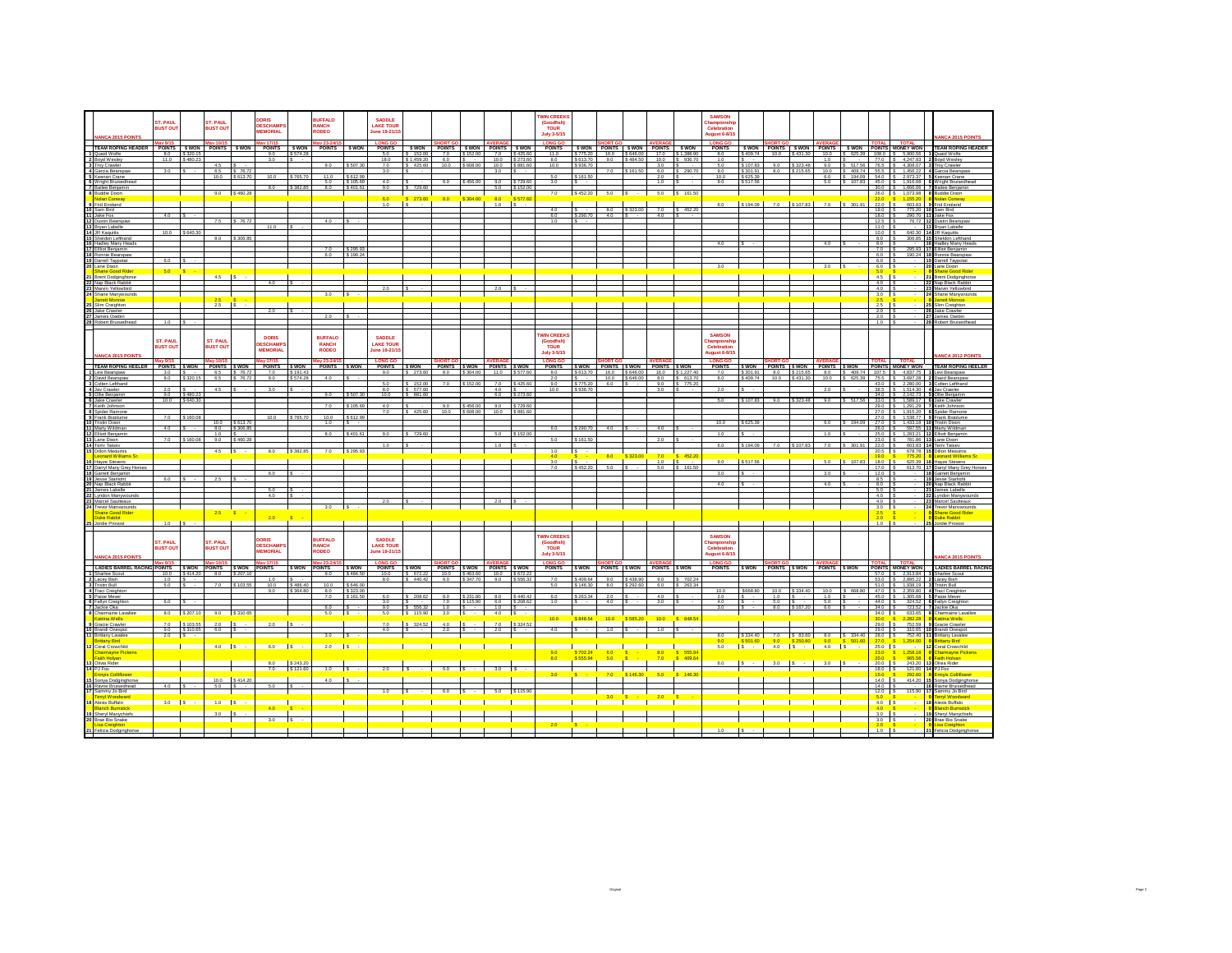|                                                                                    | ST. PAUL                    |                                   | ST. PAUL                           |                           | DORIS                               |                            | <b>BUFFALO</b>           |                             | <b>SADDLE</b>                    |                                                    |                         |                    |                      |                             | <b>WIN CREEK:</b>                          |                      |                                                                      |          |                                             |                   | <b>SAMSON</b>                          |                              |                   |                         |                                      |                      |                                      |                                            |                                                |
|------------------------------------------------------------------------------------|-----------------------------|-----------------------------------|------------------------------------|---------------------------|-------------------------------------|----------------------------|--------------------------|-----------------------------|----------------------------------|----------------------------------------------------|-------------------------|--------------------|----------------------|-----------------------------|--------------------------------------------|----------------------|----------------------------------------------------------------------|----------|---------------------------------------------|-------------------|----------------------------------------|------------------------------|-------------------|-------------------------|--------------------------------------|----------------------|--------------------------------------|--------------------------------------------|------------------------------------------------|
|                                                                                    | <b>BUST OUT</b>             |                                   | <b>BUST OUT</b>                    |                           | <b>DESCHAMP</b><br><b>MEMORIAL</b>  |                            | RANCH<br><b>RODEO</b>    |                             | <b>LAKE TOUR</b><br>une 19-21/15 |                                                    |                         |                    |                      |                             | (Goodfish)<br><b>TOUR</b>                  |                      |                                                                      |          |                                             |                   | hamnionst<br>Celebration               |                              |                   |                         |                                      |                      |                                      |                                            |                                                |
| <b>NANCA 2015 POINTS</b>                                                           | av 9/15                     |                                   | av 10/15                           |                           | lav 17/15                           |                            | lay 23-24/               |                             | <b>LONG GO</b>                   |                                                    |                         |                    |                      |                             | July 3-5/15<br>LONG GO                     |                      |                                                                      |          |                                             |                   | <b>August 6-8/15</b><br><b>LONG GO</b> |                              |                   |                         |                                      |                      |                                      | <b>TOTA</b>                                | <b>ANCA 2015 POINT</b>                         |
| LADIES BREAKAWAY                                                                   | 7.5                         | S 110.40                          | POINTS SWON POINTS SWON            |                           | <b>POINTS</b><br>9.0                | <b>S WON</b><br>\$255.08   | <b>POINTS</b>            | I s won                     | POINTS SWON<br>2.0               |                                                    | POINTS SWON POINTS SWON |                    | $2.0$ S -            |                             | POINTS SWON POINTS SWON POINTS SWON<br>7.0 | \$319.20             | 6.0                                                                  |          |                                             | 8.0 S 433.20      | <b>POINTS</b><br>7.0                   | \$150.10                     |                   |                         | SWON POINTS SWON POINTS SWON<br>6.0  |                      | 54.5                                 | POINTS MONEY WON<br>\$ 1.267.98            | LADIES BREAKAWA<br>Julie Dodainahorse          |
| 2 Colleen Crawle                                                                   | 75                          | \$110.40                          |                                    |                           | 30<br>20                            |                            |                          |                             | 60                               |                                                    |                         |                    |                      | 8.0 \$387 RO                | 6.0<br>5.0                                 | S 114.00             |                                                                      | \$342.00 | 90<br>3.0                                   | S 5472<br>$\sim$  | 90                                     | \$450.30                     |                   | 90 \$225.15             |                                      | 10.0 S 600.40        | 48.0                                 | 1,578.90<br>45.5 S 1.500.25 3 Skilee Dixon | Colleen Craw                                   |
| 3 Skilee Dixon<br>4 Kiley Shade<br>Denise Swamp                                    |                             |                                   |                                    | 8.0 \$147.25              | 7.0                                 | \$ 85.03                   | 10.0 S 406.60            |                             | 9.0                              |                                                    | 9.5                     |                    |                      |                             |                                            |                      | 7.0                                                                  | S 114.00 | 5.0                                         | $S = 114.0$       | 2.0                                    | $s \sim$                     |                   |                         | 8.0 \ \ \$150.10 \ 8.0 \ \ \$ 300.20 |                      | 40.5                                 | 430 \$ 108918<br>1.923.7                   | 4 Kiley Shade<br>enise Swar                    |
| 5 Lacev Bish                                                                       | 10.0                        | S 294.50<br>4.0 S                 | 9.0                                | S 220.88<br>10.0 \$294.50 | 6.0                                 |                            |                          |                             | 10.0<br>5.0                      | $\frac{\$}{\$}$ 581.40<br><b>Contract Contract</b> | 6.0                     |                    | \$339.15 10.0 \$775. |                             |                                            |                      |                                                                      |          |                                             |                   |                                        |                              |                   |                         |                                      |                      | 40.0                                 | 1,290.58                                   | Lacev Bish                                     |
| 6 Cammie Fox<br>Megan Lunak<br>Katelin Conway                                      |                             |                                   |                                    |                           |                                     |                            |                          |                             |                                  |                                                    |                         | \$ 339.15          |                      | \$ 581.40                   | 10.0                                       | \$ 661.20            | 100                                                                  | \$456.00 | 10.0                                        | $S = 661.20$      |                                        |                              |                   |                         |                                      |                      | 31.0<br>30.0<br>25.5                 | 294.50<br>1.778.4<br>1.114.35              | Cammie Fox<br>Megan Lunak                      |
| Destiny Stevens                                                                    |                             |                                   |                                    |                           |                                     |                            |                          |                             | 7.0                              | S 193.80                                           | 9.5                     |                    | 90                   |                             |                                            |                      |                                                                      |          |                                             |                   | 40                                     |                              |                   |                         |                                      | 450.30               | 23.0                                 | 750.50                                     | <b>Katelin Conwar</b><br>estiny Steven         |
| 8 Javzivnn Heavy Runner<br>9 PJ Fox<br>10 Chantelle Kaquitts                       |                             | 90 \$2208                         |                                    |                           |                                     |                            |                          |                             |                                  |                                                    |                         |                    |                      |                             |                                            |                      | 8.0                                                                  | \$228.00 | 6.0                                         | S 205.20          |                                        |                              |                   |                         | 4.0                                  |                      | 23.0<br>23.0                         | 433.20<br>220.88                           | lavzivnn Heaw I<br>J Fox                       |
| Towtkwa Nelson                                                                     |                             |                                   |                                    |                           | 10.0                                | \$340.1                    |                          |                             |                                  |                                                    |                         |                    |                      |                             | 8.0<br>9.0                                 | S 433.20             | 60                                                                   |          | 4.0<br>7.0                                  | <b>S</b><br>319.2 |                                        |                              |                   |                         |                                      |                      | 22.0<br>210                          | 773.30<br>866.40                           | Chantelle Kaguit<br>icwtkwa Nelso              |
| Sammy Jo Bird<br>11 Sammy Jol                                                      |                             |                                   |                                    |                           |                                     |                            |                          |                             | 4.0                              |                                                    |                         | 8.0 S 193.80       |                      | 7.0 \$193.80                |                                            |                      |                                                                      |          |                                             |                   | 10.0                                   | \$600.40                     |                   |                         | 7.0                                  | 150.10               | 190<br>17.0                          | 387.60<br>750.50                           | mmy.lo Rind<br>Kat Ilnicki                     |
| 13 Sherris McArhtu<br>14 Bailey Bruisedhead                                        |                             |                                   |                                    |                           |                                     |                            |                          | 303.30                      | 8.0                              | S 387.60                                           |                         |                    | 4.0                  |                             |                                            |                      |                                                                      |          |                                             |                   | 30                                     |                              |                   |                         | 3.0                                  |                      | 14.0<br>12.0                         | 203.30<br>387.60                           | Sherris McArh<br><b>Bailey Bruisedhead</b>     |
| <b>Fitteny Rind</b>                                                                |                             |                                   |                                    |                           |                                     |                            | 9.0                      |                             |                                  |                                                    |                         |                    |                      |                             |                                            |                      |                                                                      |          |                                             |                   | 6.0                                    |                              |                   |                         | 6.0                                  |                      | 120                                  | 304.95                                     | <b>Hitany Rind</b>                             |
| 15 Felicia Dodginghorse<br>16 Ravne Bruisedhead<br>17 Sheridan Many Grev Horse     |                             |                                   | 7.0                                | \$73.63                   |                                     |                            |                          | S 304.96                    | 10                               |                                                    |                         |                    | 1.0                  |                             |                                            |                      |                                                                      |          |                                             |                   |                                        |                              |                   |                         |                                      |                      | 90<br>9.0                            | 73.63                                      | <b>Felicia Dodgingh</b><br>Rayne Bruisedhead   |
| eidi Cunv                                                                          | $5.0$ $\sqrt{5}$            |                                   |                                    |                           |                                     |                            |                          |                             |                                  |                                                    |                         |                    |                      |                             | 3.0                                        |                      |                                                                      |          | 1.0                                         |                   | 8.0                                    | \$300.20                     |                   |                         |                                      |                      | 9.0<br>8.0                           | $\sim$                                     | Sheridan Many Grev H<br>idi Cunv               |
| 18 Shannon Soco                                                                    |                             |                                   |                                    |                           | 80                                  | \$170.05                   |                          | \$101.65                    |                                  |                                                    |                         |                    |                      |                             |                                            |                      |                                                                      |          |                                             |                   |                                        |                              |                   |                         |                                      |                      | 8.0<br>70                            | 170.05                                     | 18 Shannon Soop<br>101.65 19 Cheryl Marchane   |
| 19 Cheryl Marchand<br>20 Aimee Dixon<br>21 Chooch Tayootat                         |                             |                                   | 6.0                                |                           | 1.0                                 |                            |                          |                             |                                  |                                                    |                         |                    |                      |                             |                                            |                      |                                                                      |          |                                             |                   |                                        |                              |                   |                         |                                      |                      | 7.0<br>6.0                           |                                            | 20 Aimee Dixon<br>Chooch Taypota               |
| Jolynn Martinez<br><b>Hisey Pepion</b>                                             |                             |                                   | 5.0                                |                           |                                     |                            |                          |                             |                                  |                                                    |                         |                    |                      |                             | 4.0                                        |                      |                                                                      |          | 2.0                                         |                   |                                        |                              |                   |                         |                                      |                      | 6.0<br>50                            |                                            | <b>Jolynn Martinez</b><br><b>Kelsey Peninn</b> |
|                                                                                    |                             |                                   |                                    |                           |                                     |                            |                          |                             |                                  |                                                    |                         |                    |                      |                             |                                            |                      |                                                                      |          |                                             |                   |                                        |                              |                   |                         |                                      |                      | 4.0                                  |                                            | 22 Paige Meyer                                 |
| 22 Paige Mever<br>23 Jeanette Many Guns<br>24 Lexi Rabbit<br>25 Sadie Dodginghorse |                             |                                   |                                    |                           |                                     |                            |                          |                             |                                  |                                                    |                         |                    |                      |                             | 2.0                                        |                      |                                                                      |          |                                             |                   | 10                                     |                              |                   |                         |                                      |                      | $3.0$ IS<br>2.0                      |                                            | 23 Jeanette Many Guns<br>24 Lexi Rabbit        |
|                                                                                    |                             |                                   |                                    |                           |                                     |                            |                          |                             |                                  |                                                    |                         |                    |                      |                             | 1.0                                        |                      |                                                                      |          |                                             |                   |                                        |                              |                   |                         |                                      |                      | 1.0                                  |                                            | 25 Sadie Dodging                               |
|                                                                                    | ST. PAUL                    |                                   | ST. PAUL                           |                           | DORIS                               |                            | <b>BUFFALO</b>           |                             | <b>SADDLE</b>                    |                                                    |                         |                    |                      |                             | <b>WIN CREEKS</b><br>(Goodfish)            |                      |                                                                      |          |                                             |                   | <b>SAMSON</b><br>hampionsh             |                              |                   |                         |                                      |                      |                                      |                                            |                                                |
|                                                                                    | <b>RUST OUT</b>             |                                   | <b>RUST OUT</b>                    |                           | <b>DESCHAMP:</b><br><b>MEMORIAL</b> |                            | RANCH<br>RODEO           |                             | <b>LAKE TOUR</b><br>une 19-21/1! |                                                    |                         |                    |                      |                             | TOUR                                       |                      |                                                                      |          |                                             |                   | Celebration                            |                              |                   |                         |                                      |                      |                                      |                                            |                                                |
| ANCA 2015 POINT                                                                    | lav 9/15                    |                                   | lav 10/15                          |                           | lav 17/15                           |                            | lav 23-24/15             |                             | <b>LONG GO</b>                   |                                                    |                         |                    |                      |                             | <b>July 3-5/15</b><br><b>LONG GO</b>       |                      |                                                                      |          |                                             |                   | ugust 6-8/1<br><b>LONG GO</b>          |                              |                   |                         |                                      |                      | <b>OTAL</b>                          | <b>TOTAL</b>                               |                                                |
| JR STEER RIDING                                                                    |                             |                                   | POINTS SWON POINTS SWON            |                           | <b>POINTS</b>                       | S WON POINTS               |                          | <b>S WON</b>                | POINTS                           | <b>S WON</b>                                       | POINTS SWON POINTS SWON |                    |                      |                             | POINTS SWON POINTS SWON POINTS SWON        |                      |                                                                      |          |                                             |                   | POINTS SWON POINTS SWON POINTS SWON    |                              |                   |                         |                                      |                      |                                      | POINTS MONEY WON                           | <b>JR. STEER RIDING</b>                        |
| Markus Dixon<br><b>orenze Holloway</b>                                             |                             | 10.0 S 104.50                     |                                    |                           | 10.0                                | \$237.50                   |                          |                             |                                  |                                                    |                         |                    |                      |                             |                                            |                      |                                                                      |          |                                             |                   | 5.0                                    | $\sim$                       | 10.0              | 8.0 S 62.70<br>S 109.73 | 10.0 <sub>1</sub>                    | 8.0 S 125.40         | 30 <sub>0</sub>                      | 41.0 S 530.10                              | Markus Dixon<br>renze Holloy                   |
| <b>Trevvon Pipestern</b><br>Keanu Cardinal                                         |                             |                                   |                                    |                           |                                     |                            |                          |                             |                                  |                                                    |                         |                    |                      |                             | 8.0                                        |                      |                                                                      |          | S 89.30 8.0 S 44.65 9.5 S 156.28            |                   | 3.0<br>80                              | \$125.40                     | $\frac{9.0}{7.0}$ | \$109.73                | $\frac{9.0}{7.0}$                    | <b>S</b><br>188.10   | $28.5$ $S$<br>26.0                   | 290.23<br>423.23                           | <b>Trevvon Pipesterr</b><br>Keanu Cardinal     |
| ntonio Holloway<br>3 Rocky Baptiste                                                |                             |                                   |                                    |                           |                                     |                            |                          |                             |                                  |                                                    |                         |                    |                      |                             |                                            |                      |                                                                      |          |                                             |                   | 90<br>7.0                              | \$188.10<br>$S$ 62.70        |                   | \$31.35                 | 6.0 S                                | 62.70                | 23.0<br>$13.0$ $S$                   | 282.15<br>62.70                            | <b>ntonio Hollowa</b><br>3 Rocky Baptiste      |
| Cobe Rider<br>Seth Saulteaux                                                       |                             |                                   |                                    |                           |                                     |                            |                          | 10.0 S 185.25               |                                  |                                                    |                         |                    |                      |                             |                                            |                      |                                                                      |          |                                             |                   |                                        |                              |                   |                         |                                      |                      | 11.0<br>$10.0$ $\overline{\text{S}}$ | 185.25                                     | 4 Seth Saulteaux                               |
| loev Janvier<br><b>Braydon Steinhaus</b>                                           |                             |                                   |                                    | $9.0$ $\sqrt{5114.00}$    |                                     |                            | 9.0                      |                             |                                  |                                                    |                         |                    |                      |                             |                                            |                      |                                                                      |          |                                             |                   |                                        |                              |                   |                         |                                      |                      | 9.0<br>90                            | 123.51<br>114.00                           | ww.lanvier<br>Rrawlon Steinha                  |
| 6 Alex House<br>7 Tate Jackson                                                     |                             | 9.0 \ \$ 78.38<br>$7.0$ S $26.13$ |                                    |                           |                                     |                            |                          |                             |                                  |                                                    |                         |                    |                      |                             |                                            |                      |                                                                      |          |                                             |                   |                                        |                              |                   |                         |                                      |                      | 9.0<br>$7.0$ S                       | 78.38<br>26.13                             | 6 Alex House<br>Tate Jackson                   |
| sagan Holloway                                                                     |                             |                                   |                                    |                           |                                     |                            |                          |                             |                                  |                                                    |                         |                    |                      |                             |                                            |                      |                                                                      |          |                                             |                   | 40                                     |                              |                   |                         |                                      |                      |                                      |                                            |                                                |
|                                                                                    |                             |                                   |                                    |                           | <b>ORIS</b>                         |                            | <b>BUFFALO</b>           |                             | <b>SADDLE</b>                    |                                                    |                         |                    |                      |                             | <b>WIN CREFKS</b>                          |                      |                                                                      |          |                                             |                   | <b>SAMSON</b>                          |                              |                   |                         |                                      |                      |                                      |                                            |                                                |
|                                                                                    | ST. PAUL<br><b>BUST OUT</b> |                                   | <b>ST. PAUL</b><br><b>BUST OUT</b> |                           | <b>DESCHAMP</b><br><b>MEMORIAL</b>  |                            | <b>RANCH</b><br>RODEO    |                             | <b>LAKE TOUR</b>                 |                                                    |                         |                    |                      |                             | (Goodfish)<br><b>TOUR</b>                  |                      |                                                                      |          |                                             |                   | hampionsh<br>Celebration               |                              |                   |                         |                                      |                      |                                      |                                            |                                                |
| <b>NANCA 2015 POINTS</b>                                                           |                             |                                   |                                    |                           |                                     |                            |                          |                             | une 19-21/15                     |                                                    |                         |                    |                      |                             | <b>July 3-5/15</b>                         |                      |                                                                      |          |                                             |                   | ugust 6-8/15                           |                              |                   |                         |                                      |                      |                                      |                                            | <b>MCA 2015 POINT</b>                          |
| JR BULL RIDING                                                                     |                             |                                   | POINTS SWON POINTS SWON            |                           | <b>POINTS</b>                       | <b>S WON</b>               | av 23-2<br><b>POINTS</b> | S WON                       | <b>POINTS</b>                    | <b>S WON</b>                                       | POINTS SWON POINTS SWON |                    |                      |                             | <b>LONG GO</b><br><b>POINTS</b>            | S WON                |                                                                      |          | POINTS SWON POINTS SWON                     |                   | <b>POINTS</b>                          |                              |                   |                         | SWON POINTS SWON POINTS SWON         |                      |                                      | <b>TOTA</b><br>POINTS MONEY WON            | JR. STEER RIDIN                                |
| 1 Kal Jackson<br>riffin Smeltzer                                                   |                             | 9.0 \$ 66.50                      |                                    | 8.0 \$38.79               | 9.0                                 | \$ 85.50                   |                          |                             | 10.0<br>9.0                      | S 258.40<br>S 193.80                               |                         |                    | 10.0 \$258.40<br>9.0 | \$193.8                     | 8.0                                        | 06.40                |                                                                      |          | 8.0                                         | <b>S</b>          |                                        |                              |                   |                         |                                      |                      | 46.0 S<br>42.0                       | 707.59<br>653.60                           | Kal Jackson<br>riffin Smeltze                  |
| cob Todechine<br>Keanu Cardinal                                                    |                             |                                   | 10.0                               | S 72.04                   | 100                                 | \$128.25                   | 90                       | S 104.50                    |                                  |                                                    |                         |                    |                      |                             | 9.0                                        | \$159.60             | 10.0                                                                 | \$106.40 | 10.0                                        | $S = 212.8$       |                                        |                              |                   |                         |                                      |                      | 29.0<br>29.0                         | <b>478.8</b><br>304.79                     | cob Todechio<br><b>2 Keanu Cardinal</b>        |
| 3 Leighton Desjarlais                                                              |                             |                                   |                                    |                           |                                     |                            |                          |                             |                                  |                                                    |                         |                    |                      |                             | 10.0                                       | \$212.80             | 9.0                                                                  | \$ 79.80 | 9.0                                         | \$ 159.60         | 10.0                                   | \$197.60                     |                   |                         | 10.0                                 | \$197.60             | 28.0<br>20.0                         | 395.20                                     | 452.20 3 Leighton Desiarla<br>4 Tate Jackson   |
| 4 Tate Jackson<br>5 MacArthur David<br>ev Three Person                             |                             | 10.0 \$99.75                      |                                    | 9.0 \$ 55.42              |                                     |                            | 10.0                     | \$156.7                     |                                  |                                                    |                         |                    |                      |                             |                                            |                      |                                                                      |          |                                             |                   |                                        |                              |                   |                         |                                      |                      | 19.0                                 | 155.17<br>156.7                            | MacArthur David<br>ev Three P                  |
|                                                                                    |                             |                                   |                                    |                           |                                     |                            |                          |                             |                                  |                                                    |                         |                    |                      |                             |                                            |                      |                                                                      |          |                                             |                   |                                        |                              |                   |                         |                                      |                      |                                      |                                            |                                                |
|                                                                                    | <b>ST. PAUL</b>             |                                   | <b>ST. PAUL</b>                    |                           | <b>DORIS</b>                        |                            | <b>BUFFALO</b>           |                             | <b>SADDLE</b>                    |                                                    |                         |                    |                      |                             | <b>WIN CREEKS</b><br>(Goodfish)            |                      |                                                                      |          |                                             |                   | <b>SAMSON</b><br>hampionsh:            |                              |                   |                         |                                      |                      |                                      |                                            |                                                |
|                                                                                    | <b>BUST OUT</b>             |                                   | <b>BUST OUT</b>                    |                           | <b>DESCHAMP:</b><br><b>MEMORIAL</b> |                            | RANCH<br><b>RODEO</b>    |                             | <b>LAKE TOUR</b><br>une 19-21/1! |                                                    |                         |                    |                      |                             | <b>TOUR</b><br><b>July 3-5/15</b>          |                      |                                                                      |          |                                             |                   | Celebration<br>ugust 6-8/1             |                              |                   |                         |                                      |                      |                                      |                                            |                                                |
| <b>NANCA 2015 POINTS</b>                                                           | av 9/15                     |                                   |                                    |                           | av 17/1!                            |                            | lav 23-                  |                             | <b>LONG GO</b>                   |                                                    |                         |                    | <b>AVERA</b>         |                             | <b>LONG GO</b>                             |                      |                                                                      |          |                                             |                   | <b>LONG GO</b>                         |                              |                   |                         |                                      |                      | ΓΟΤΑΙ                                | <b>TOTAL</b>                               | <b>JANCA 2015 POINT</b>                        |
| JR. BARREL RACING<br>1 Chase Creighton                                             | POINTS SWON                 |                                   | POINTS SWON                        |                           | <b>POINTS</b><br>9.0                | \$ WON<br>\$121.1          | <b>POINTS</b><br>10.0    | <b>S WON</b>                | <b>POINTS</b><br>10.0            | <b>S WON</b><br>\$ 395.20                          | POINTS SWON POINTS SWON | 10.0 \$197.60      | 10.0 \$395.20        |                             | <b>POINTS</b><br>10.0                      |                      | 10.0                                                                 | \$144.40 | <b>SWON</b> POINTS SWON POINTS SWON<br>10.0 | S 288.8           | <b>POINTS</b><br>8.0                   | SWON POINTS SWON<br>\$125.40 | 8.0               | S 62.70                 | POINTS SWON<br>8.0                   | \$125.40             | 103.0                                | POINTS MONEY WON<br>$S = 2.315.63$         | JR. BARREL RACIN<br>Chase Creighton            |
| 2 Lita Crawler<br>3 Jaycine Crawler                                                |                             | 90 \$106.88<br>10.0 \$142.50      | 10.0 \$133.00                      | 90 \$9975                 | 10.0<br>4.0                         | \$161.50                   | 30<br>8.0                | \$ 85.50                    | 90                               | \$296.40                                           | 90                      | S 148.20           | 9.0                  | \$296.40                    | 40                                         |                      | 80                                                                   | \$72.20  | 80                                          | \$14440           | 100<br>9.0                             | \$250.80<br>\$188.10         | 90<br>10.0        | S 94.06<br>\$125.40     | 9.0<br>10.0                          | S 188 10<br>\$250.80 | 860<br>81.0                          | \$1.642.08<br>$5 - 1.141.90$               | Lita Crawler<br>Jaycine Crawler                |
| 4 Alexi Buffalo                                                                    | 6.0                         |                                   |                                    | 7.0 S 33.25               | 2.0<br>8.0                          | \$ 80.7                    | 9.0<br>6.0               | S 128.2                     | 4.0<br>8.0                       | \$197.60                                           | 7.0<br>8.0              | \$49.40<br>S 98.80 |                      | 7.0 S 98.80<br>8.0 \$197.60 | 6.0                                        |                      | 7.0                                                                  | S 36.10  | 7.0                                         | l s<br>72.2       | 6.0                                    |                              | 7.0               | \$31.35                 | 7.0                                  | \$62.70              | 62.0<br>58.0                         | 403.75<br>683.05                           | 4 Alexi Buffalo<br>5 Taelor Manwyound          |
| 5 Taelor Manywounds<br>6 Shaviee Heavy Runne                                       |                             |                                   |                                    |                           |                                     |                            | 5.0                      |                             | 1.0<br>50                        |                                                    | 6.0                     |                    | $5.0$ $S$            |                             | 8.0                                        | \$144.40             | 6.0                                                                  |          | 6.0                                         |                   | 7.0                                    | \$62.70                      | 6.0               |                         |                                      |                      | 55.0                                 | 207.10                                     | Shaviee Heavy Run                              |
| 7 Paige Shade<br>8 Trissly Blackwater                                              | 7.0                         | \$ 35.63<br>$4.0$ S -             | $4.0$ S -                          | 8.0 \$66.50               | 7.0<br>5.0                          | \$40.36                    | 7.0<br>$10^{-1}$         | S 42.75<br>$\overline{s}$ . | 2.0                              |                                                    | 60                      |                    | $80 - 8$             |                             | 1.0<br>3.0                                 |                      | 2.0<br>5.0                                                           |          | 2.0<br>3.0                                  |                   | 3.0                                    |                              |                   |                         |                                      |                      | 42.0<br>39.0                         | 185.26                                     | Paige Shade<br><b>Trissly Blackwate</b>        |
| 9 Destiny Stevens<br>nnvis Colliflower                                             |                             |                                   |                                    |                           |                                     |                            |                          |                             | 7.0                              | \$98.80                                            |                         | $4.0$ S $\cdot$    | $4.0$ $\sqrt{S}$     |                             | 7.0<br>9.0                                 | \$ 72.20<br>\$216.60 | $4.0$ $\phantom{0}$ $\phantom{0}$ $\phantom{0}$ $\phantom{0}$<br>9.0 | \$108.30 | 5.0 S<br>9.0                                | \$2188            | 40                                     | $\sim$                       |                   |                         |                                      |                      | 35.0<br>27.0                         | 171.00<br>641.60                           | 9 Destiny Stevens<br><b>Invis Colliflowe</b>   |
| 10 Callie Dixon<br>Kvrah Runner                                                    | 5.0                         | 8.0 \$71.25                       | $6.0$ S<br>$6.0$ $\sqrt{S}$        |                           | 6.0                                 |                            |                          |                             |                                  |                                                    |                         |                    | 2.0                  |                             |                                            |                      |                                                                      |          |                                             |                   |                                        |                              |                   |                         |                                      |                      | 23.0<br>14.0                         | 71.25                                      | <b>O</b> Callie Dixon<br>Kyrah Runner          |
| lackenzie McDonald<br><b>Charlize Littlelight</b>                                  |                             |                                   |                                    |                           |                                     |                            |                          |                             |                                  |                                                    |                         |                    |                      |                             | 5.0                                        |                      | 3.0                                                                  |          | 40                                          | $\mathbf{s}$      |                                        |                              |                   |                         |                                      |                      | 120<br>120                           |                                            | Mackenzie McDor<br>Charlize Littlelight        |
| Seanna Dodginghorse<br>ngel Gladue                                                 |                             |                                   | 30                                 |                           | 3.0                                 | $\mathbf{S}$               | 4.0                      | $\overline{\mathbf{s}}$     |                                  |                                                    |                         |                    |                      |                             |                                            |                      |                                                                      |          |                                             |                   |                                        |                              |                   |                         |                                      |                      | 70                                   |                                            | Seanna Dodginghors<br>ngel Gladue              |
| 12 Shada Many Grey Horses                                                          | $1.0$ $\overline{\text{S}}$ |                                   | $2.0$ $S$ $-$                      |                           | 1.0                                 | $\overline{\phantom{a}}$ s | $2.0$ $\left  S \right $ |                             |                                  |                                                    |                         |                    |                      |                             |                                            |                      |                                                                      |          |                                             |                   | 5.0                                    |                              |                   |                         |                                      |                      | $6.0$ S                              |                                            | 12 Shada Many Grey Horse                       |
| <b>Billy Curry</b><br>Zelkwa Nelson                                                |                             |                                   |                                    |                           |                                     |                            |                          |                             |                                  |                                                    |                         |                    |                      |                             | 2.0                                        |                      |                                                                      |          |                                             |                   |                                        |                              |                   |                         |                                      |                      | $\frac{6.0}{4.0}$                    | $\mathbf{s}$                               | <b>Billy Curry</b><br>0 Zelkwa Nelson          |
| Kaley Conway<br>13 Navaeh Little Bear                                              |                             |                                   |                                    |                           |                                     |                            |                          |                             |                                  |                                                    |                         |                    |                      |                             |                                            |                      |                                                                      |          |                                             |                   | 1.0                                    |                              |                   |                         |                                      |                      | 1.0                                  |                                            | <b>Kaley Conway</b><br>13 Navaeh Little Bear   |
|                                                                                    |                             |                                   |                                    |                           |                                     |                            |                          |                             |                                  |                                                    |                         |                    |                      |                             |                                            |                      |                                                                      |          |                                             |                   |                                        |                              |                   |                         |                                      |                      |                                      |                                            |                                                |